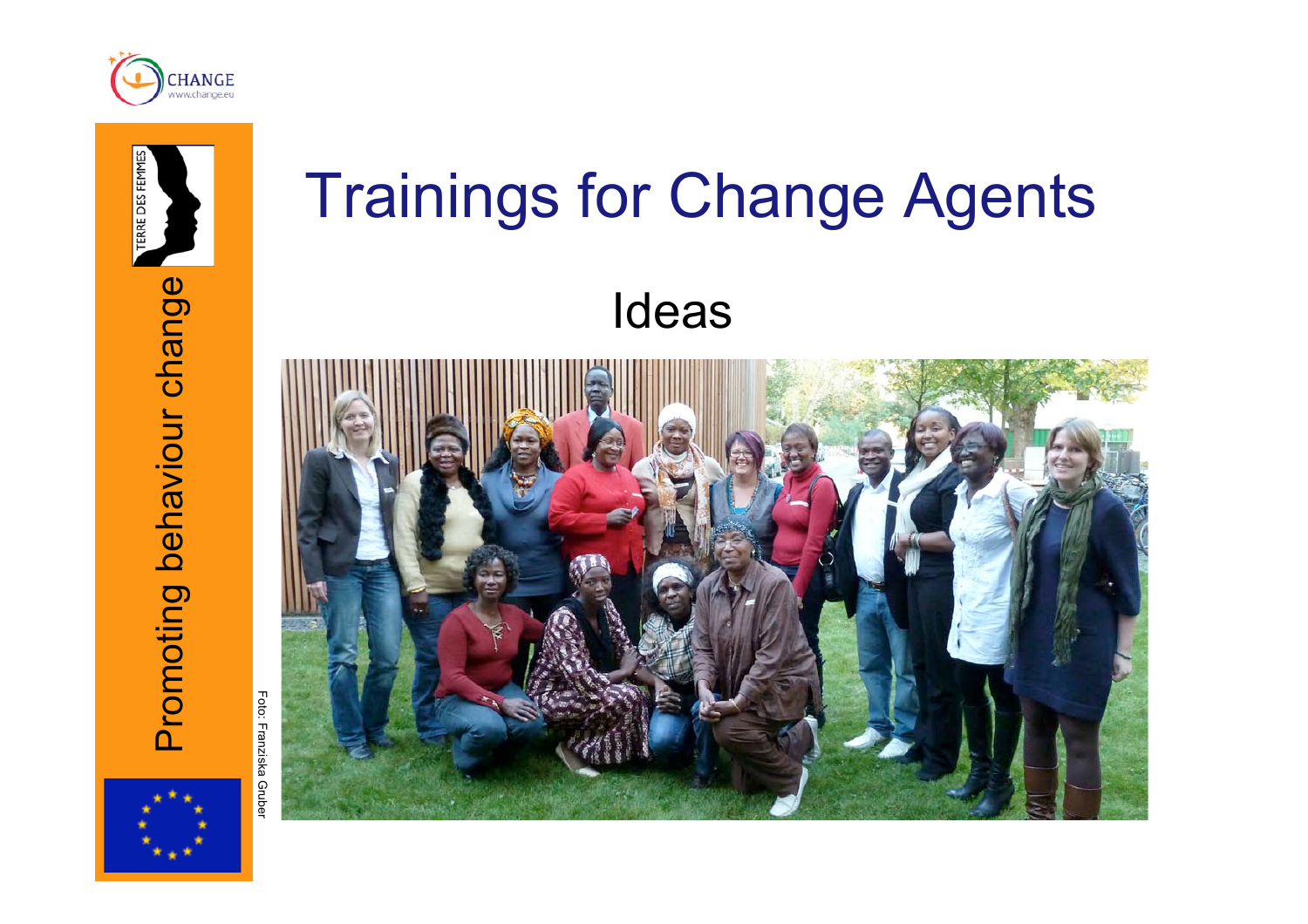

ERRE DES FEMMES

Promoting behaviour change

Promoting behaviour change

#### REPLACE: Behaviour Change Model



The REPLACE Framework: Ending FGM through a Behaviour Change Approach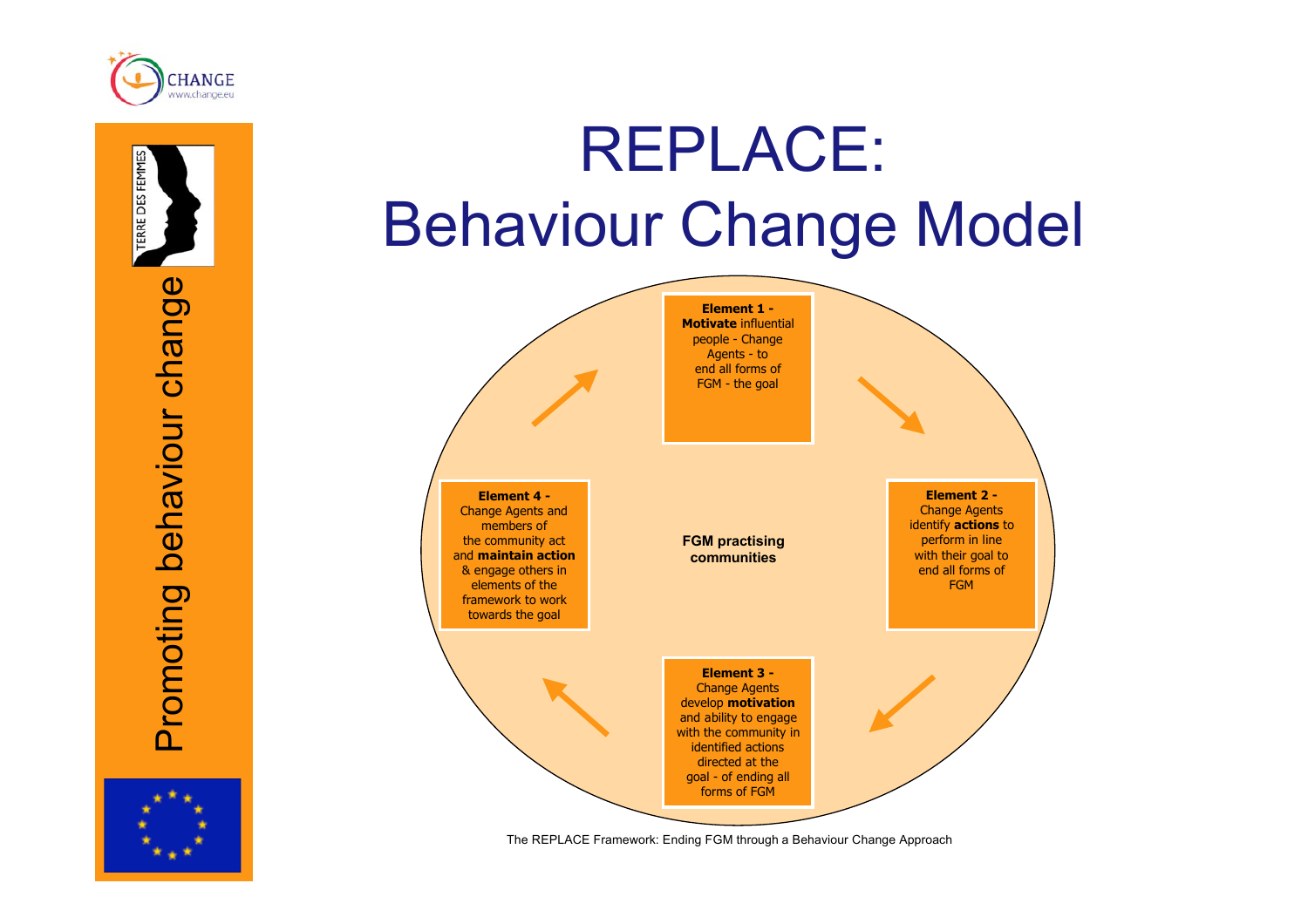

RRE DES FEMMES

#### 4 Trainings

- 1. Training 1 day
- 2. Training 2 days
- 3. Training 2 days

Overnight stay for team building

• 4. Training - 1 day



Promoting behaviour change

Promoting behaviour change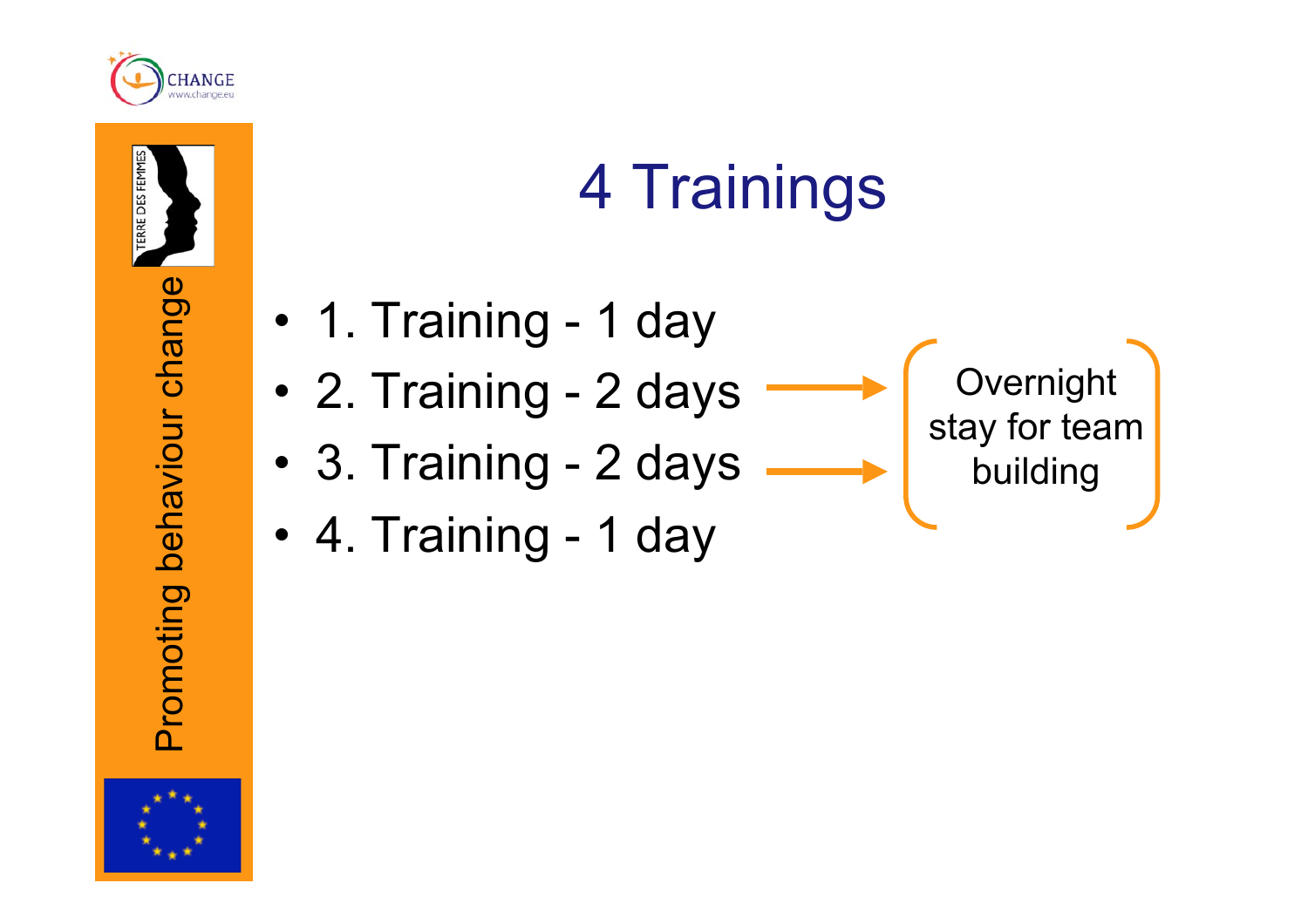

RRE DES FEMMI

#### Objectives of the Trainings

- Ensure equal knowledge about FGM
- Team building
- Development of concrete Behaviour Change **Activities**
- Capacity building of the Change Agents

#### Experience in capacity building

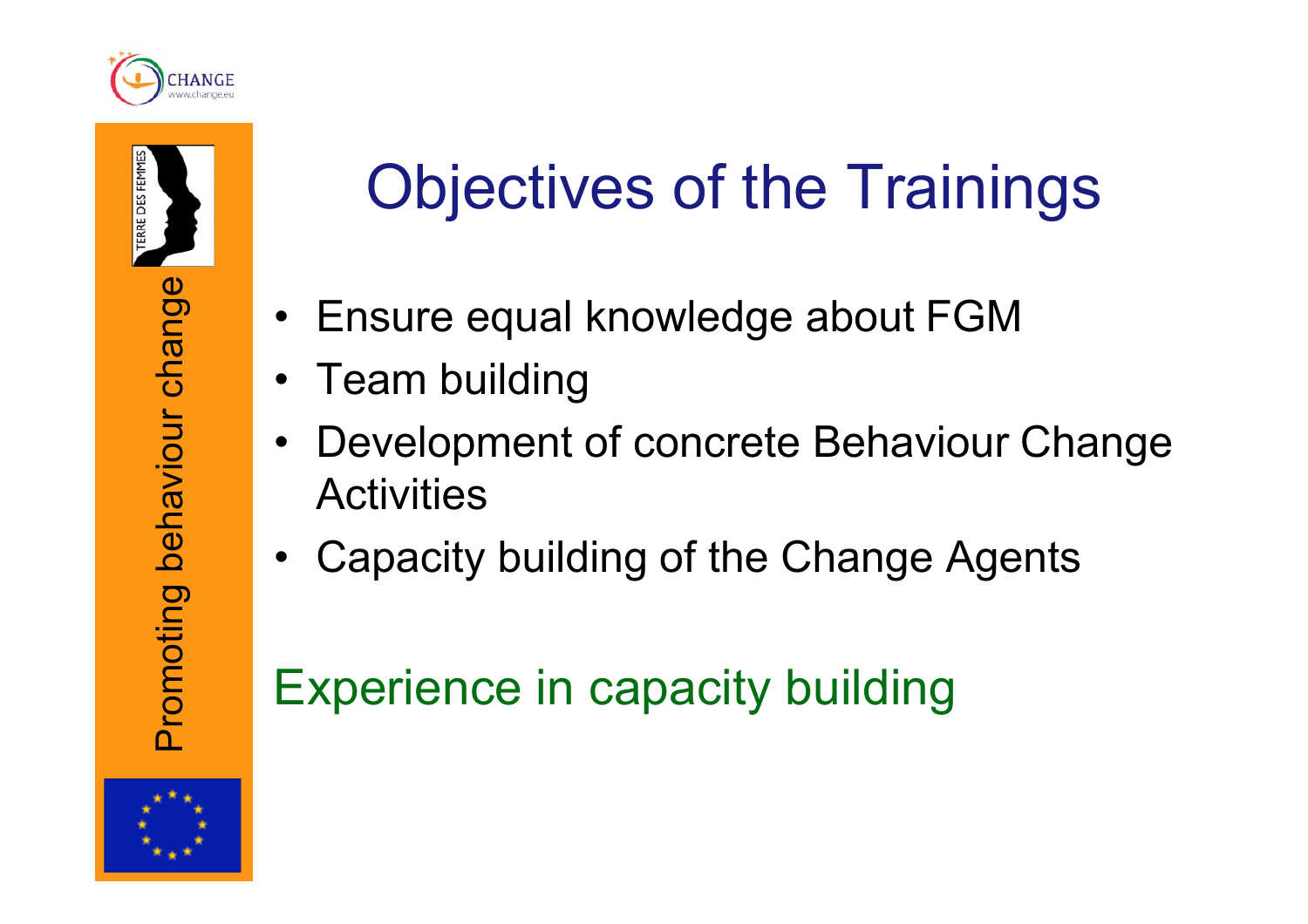



#### Ideas for concrete activities of Change Agents

- Imam talkig about FGM during Friday prayer
- Young people organizing a fashion show
- Mother inviting other mothers for dinner and talking about FGM
- Watching a mowie like Moolaadé and discussing the content regarding FGM



• ....

• ....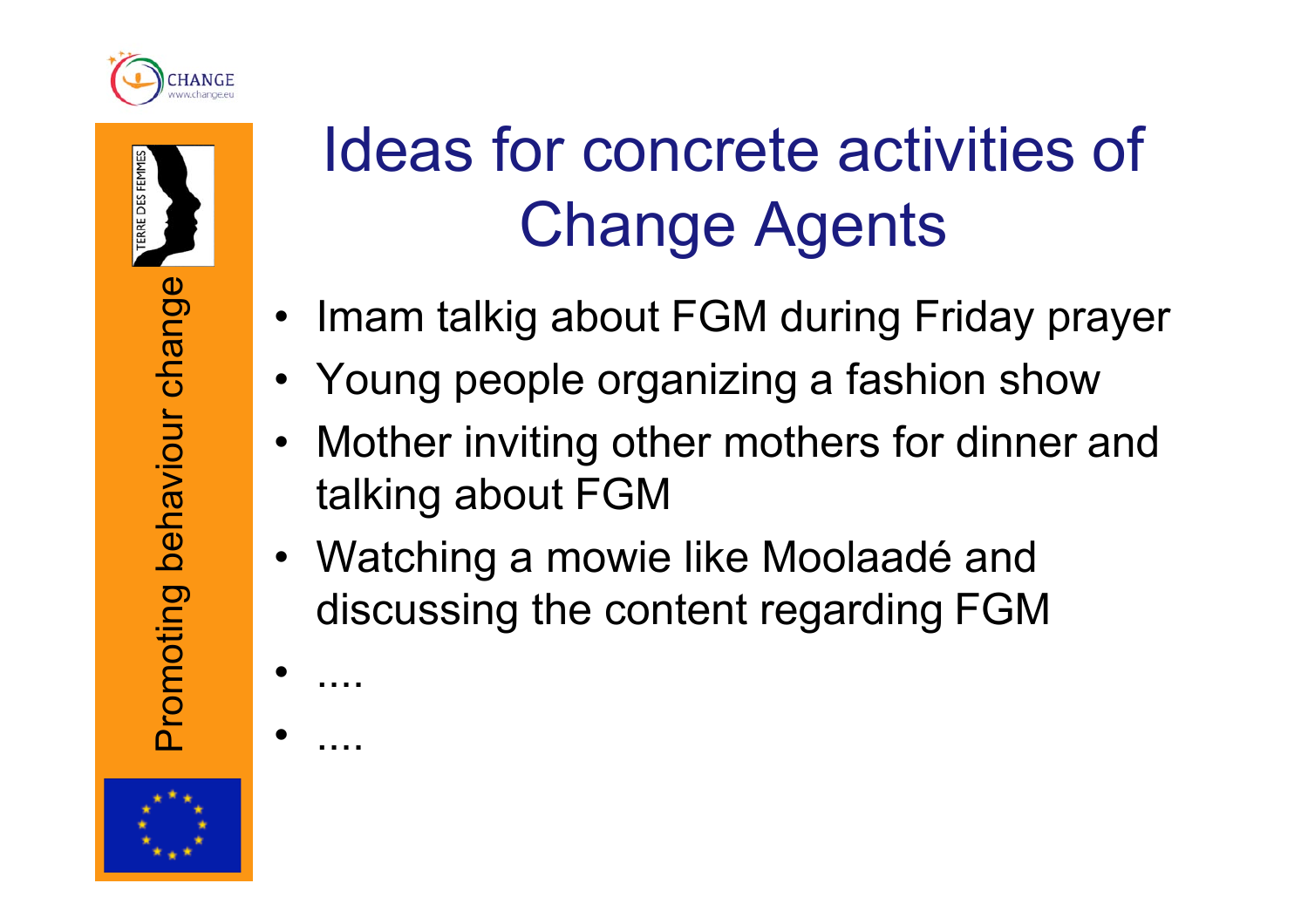



#### REPLACE: Barriers on ending FGM

- Terminology
- Religion
- **Communication**
- Choice and Consent

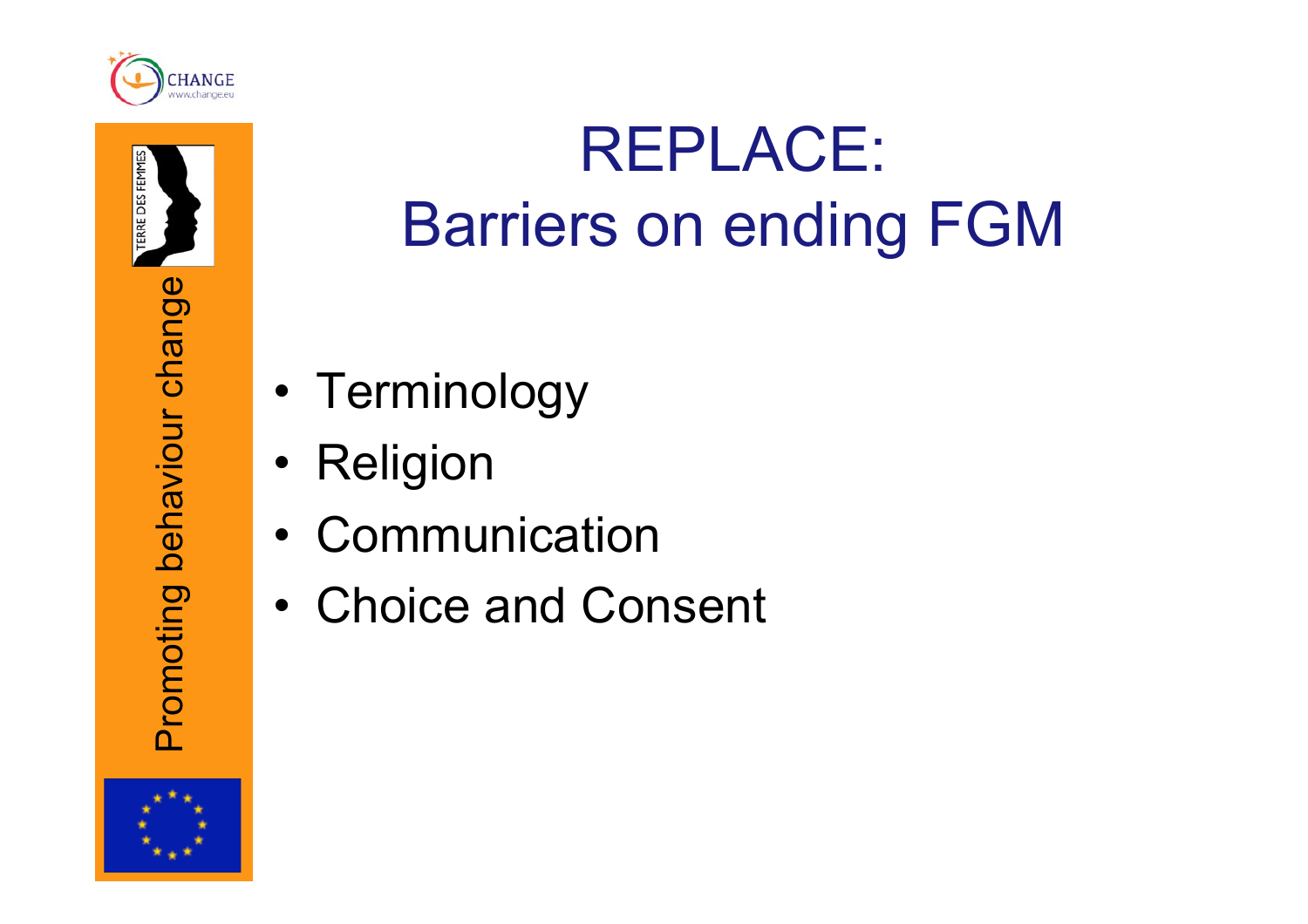

RE DES FEMMI

### First Training (1 day)

- Presentation of Change Agents & motivation for being Change Agent
- Objectives of the project
- Facts about FGM
- Identification of possible further ressource persons

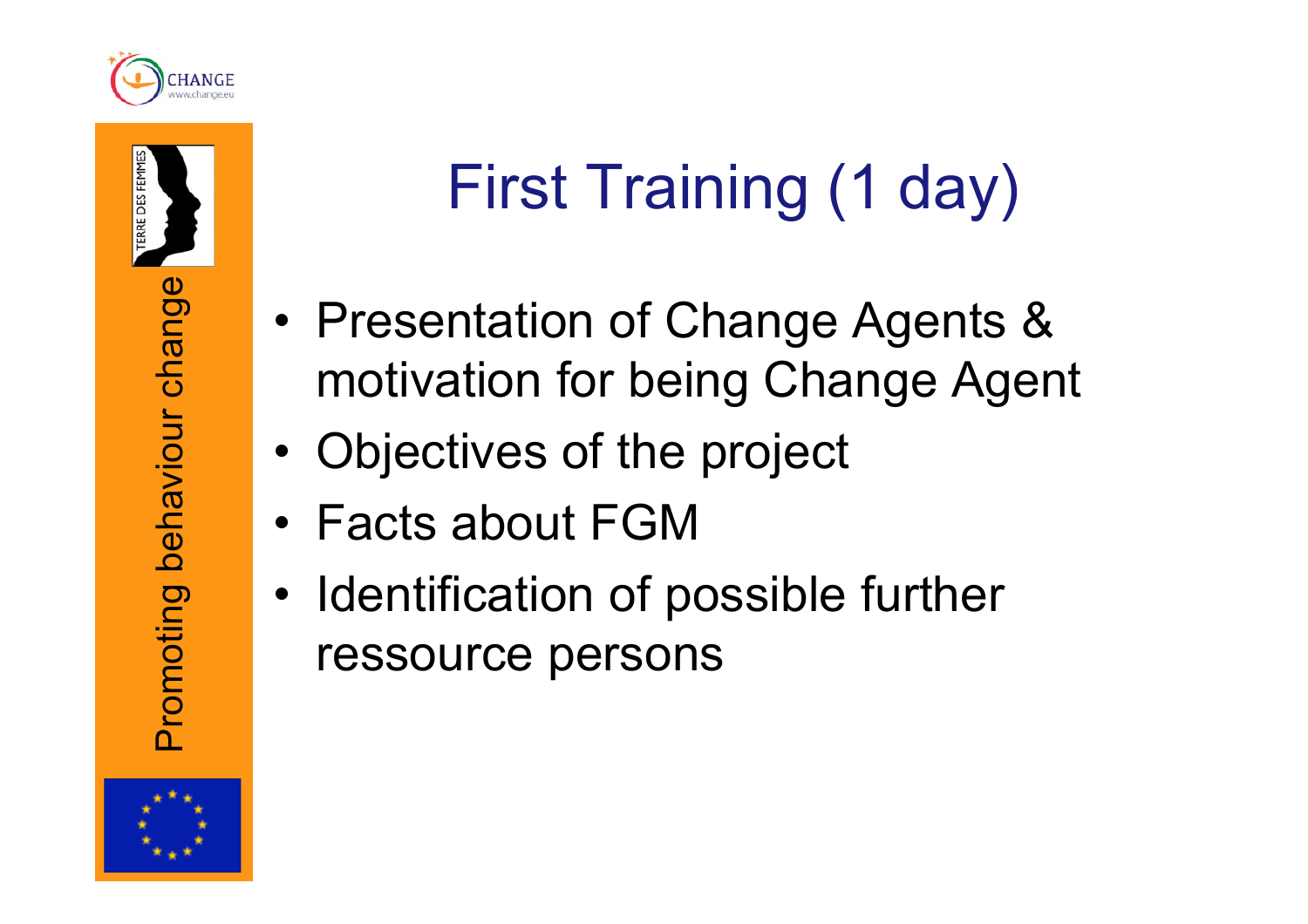

### Second Training (2 days)

Barriers on ending FGM

- Terminology
- **Religion**
- **Communication**
- Choice and Consent
- Further barriers

 What can each **Change** Agent do to overcome these barriers?

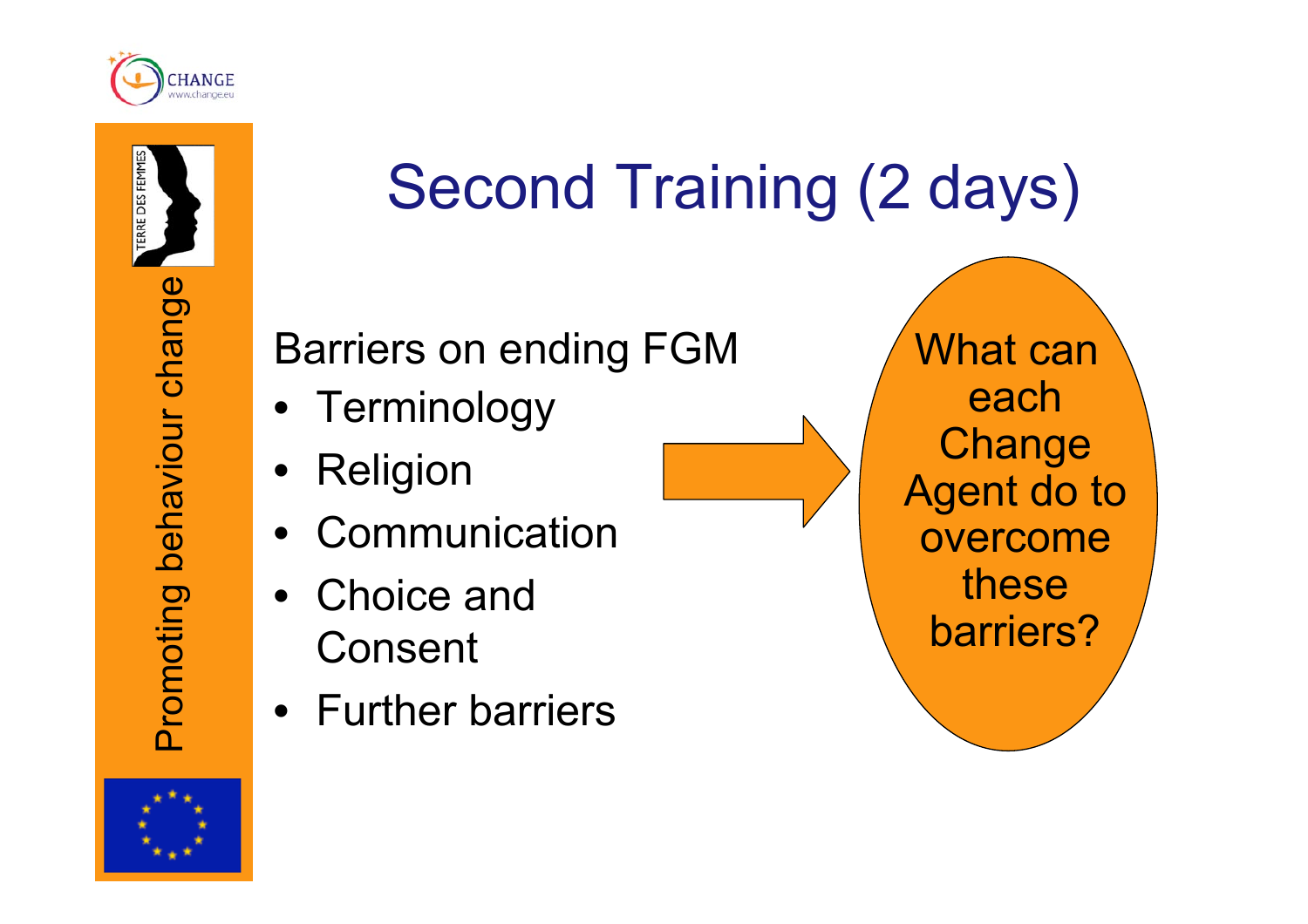

**IRE DES FEMME** 

## Third Training (2 days)

- Who decides about FGM?
- Who should be addressed?
- Ideas for possible activities
- Discussing possible reactions
- Step by step strategy
- Possibilities to support each other

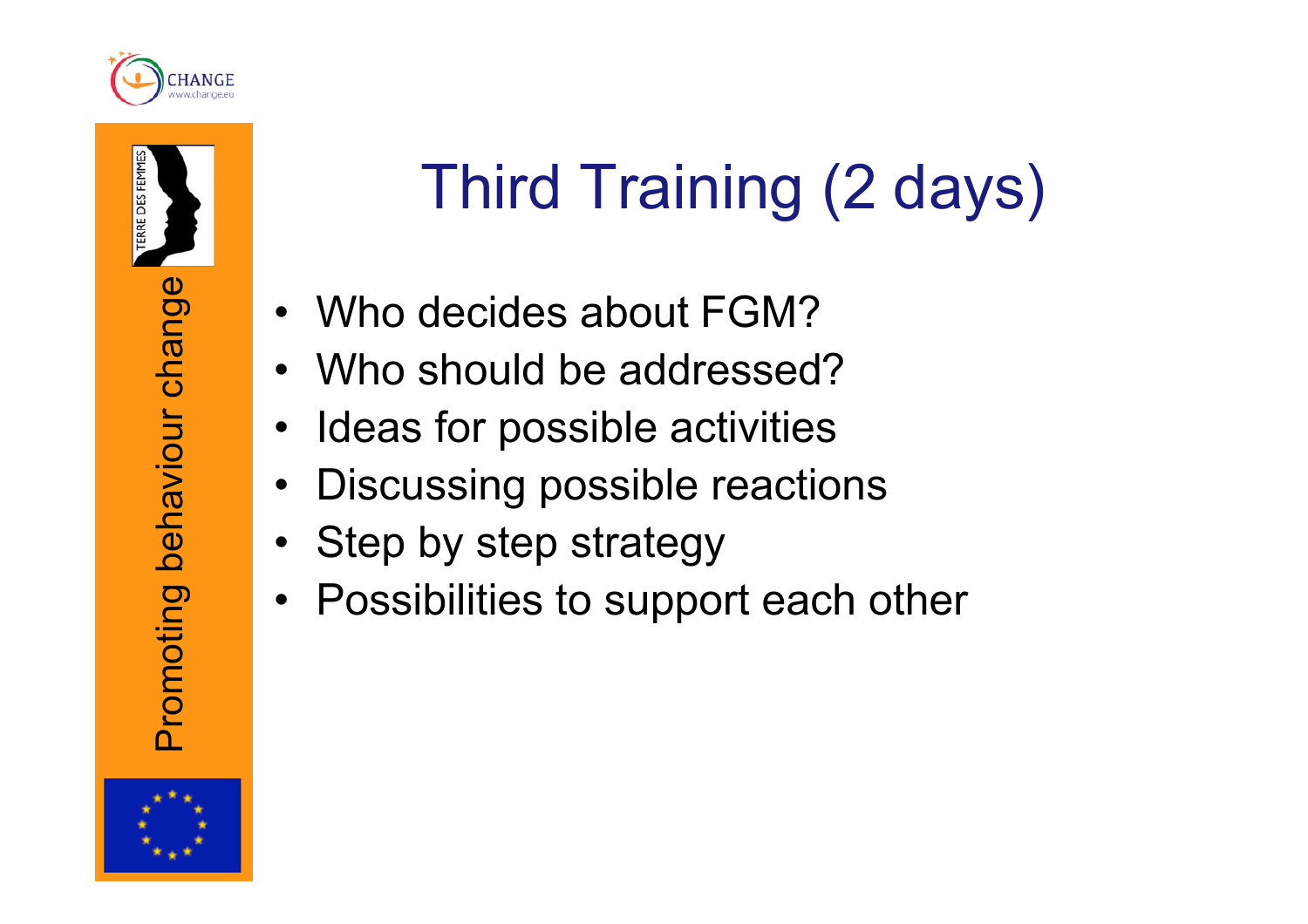

# Fourth Training (1 day)

- Concrete planning of activities
- Information about exchange with key professionals
- Ideas for cooperation